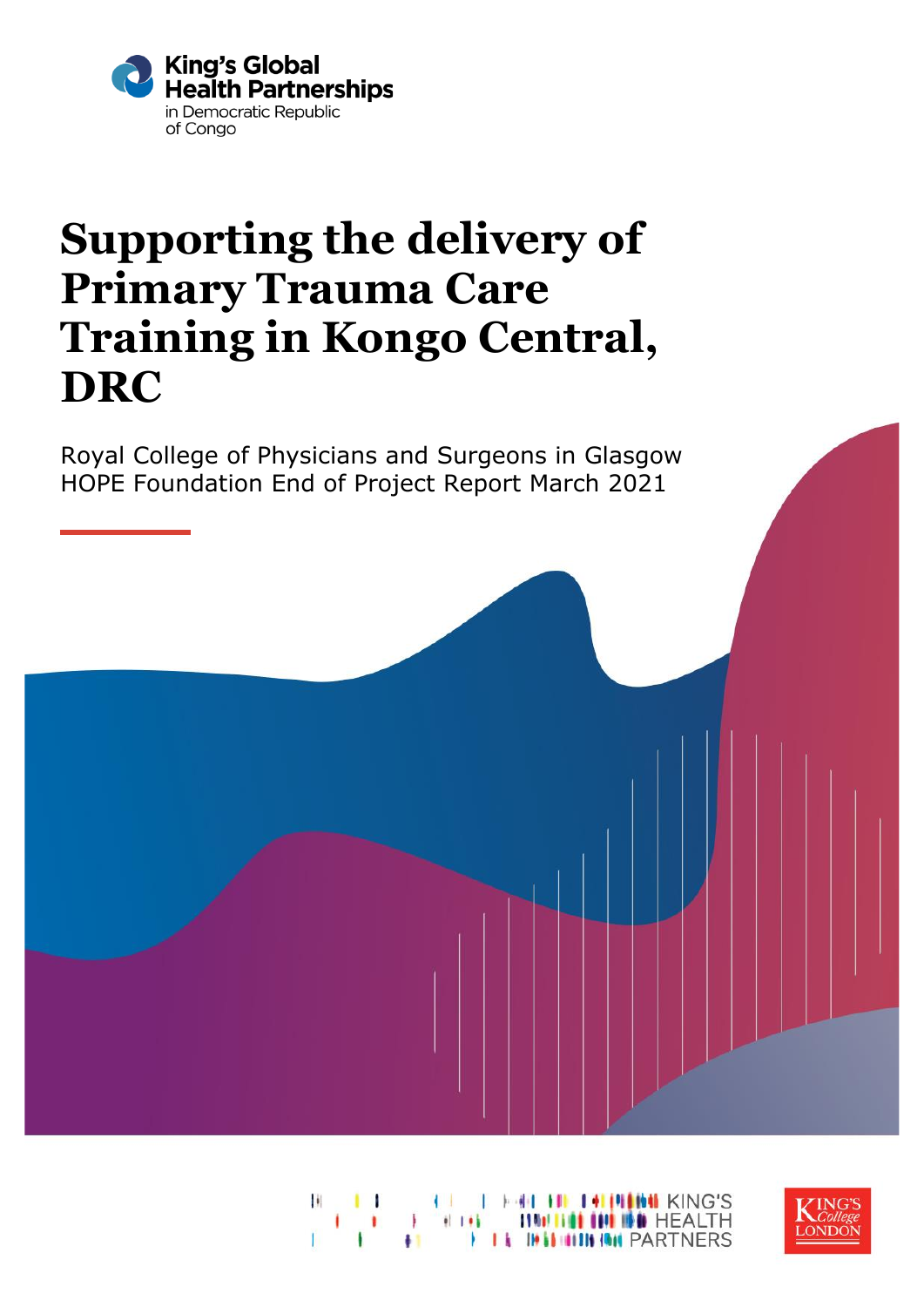



#### **Figure 1: Participants and instructors with certificates outside the training centre in Kimpese**

#### **Introduction**

King's College London was awarded £5,000 by the HOPE Foundation in March 2020 to support the delivery of Primary Trauma Care Training in Kongo Central, Democratic Republic Congo (DRC) by King's Global Health Partnerships. This report highlights the key achievements of this project, with a summary of activities using data collected, including an update on project finances, and next steps for the project made possible by this funding.

#### **Summary of achievements**

Through this grant we have trained 42 healthcare professionals in the Kongo Central province of the DRC in the Primary Care Trauma Foundation's internationally recognised training programme. These frontline clinicians work in the health care facilities in the Kimpese area of the province, where the burden of trauma from traffic collisions is high. The training built on work previously delivered in the province, engaging formerly trained instructors in the country to cascade learning in more remote areas, furthering our impact.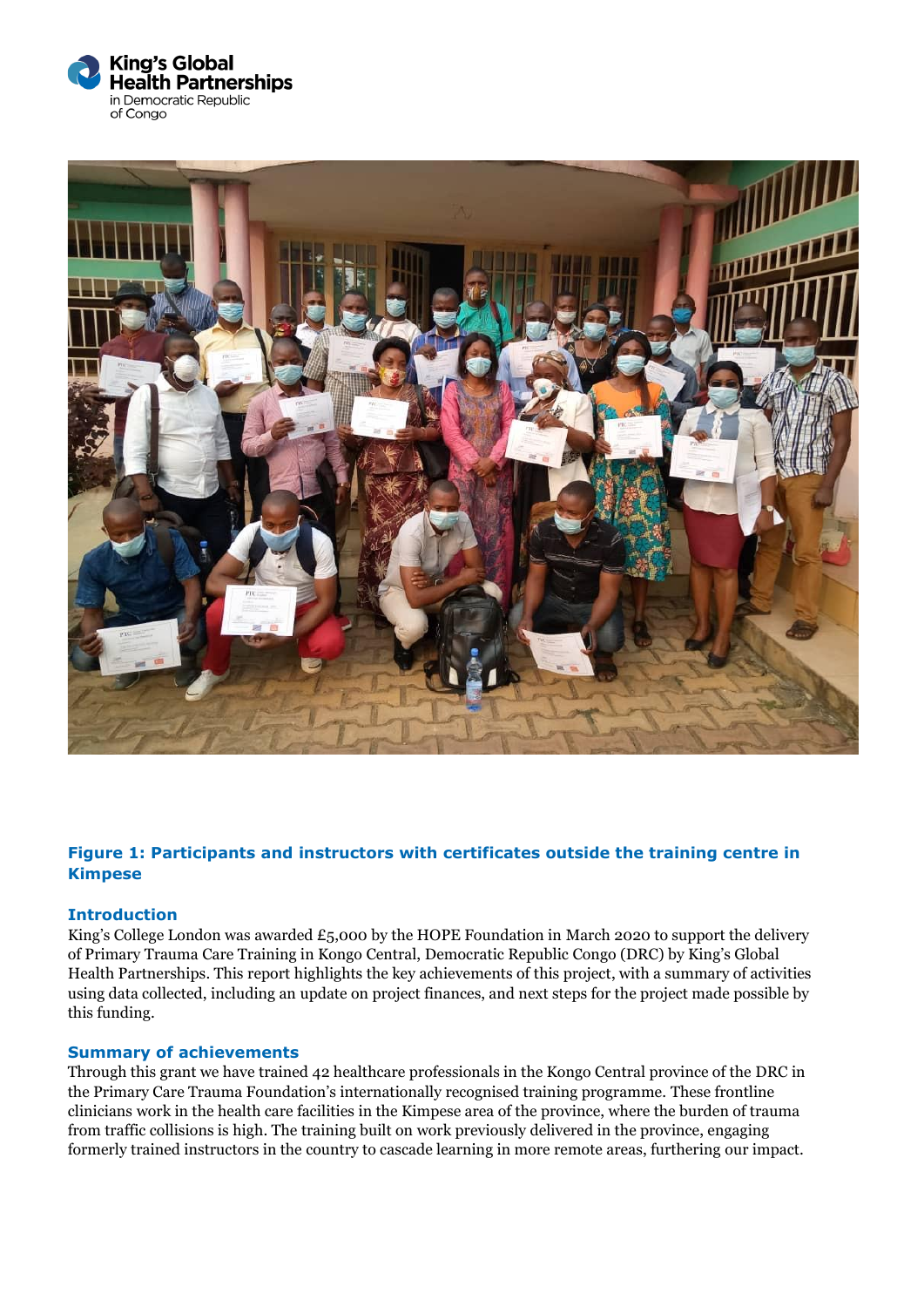

## **"PTC gives lifesavers superpowers"**

The two-day Primary Trauma Care (PTC) course from the PTC Foundation covers the management of injured patients, taking into account resource constraints experienced in low and middle-income countries. Training on this course empowers health care professionals working in resource-limited settings to deliver lifesaving emergency care with limited resources.

As outlined in the proposal, PTC courses have been conducted by the King's Kongo Central Partnership and the PTC Kongo Central Committee in the main western cities of the province (Boma and Matadi) and further along the main arterial route through the province (Route National Numero 1; N1; red line in the picture to the right) in smaller towns in the Mayumbe forest and towards the Atlantic coast. Through key stakeholder input (including instructor feedback), our own research and in light of recent increases in the number of incidents on the N1 more centrally towards Kinshasa, it has become clear that support is needed to extend training to the central parts of the province.



This project supported this training extension to the health zone of Kimpese, a small town 200km away from the capital, Kinshasa. The training took place in August 2020 and was delivered as in the following diagram over three days:



The training participants were selected by the clinical director of the Kimpese health zone from the surrounding health facilities. The new instructors were selected by the team of trainers for their outstanding motivation and their excellent application of what they learnt during the demonstration scenarios.

#### **Grant expenditure**

| Area                                                                                                               | Value    |
|--------------------------------------------------------------------------------------------------------------------|----------|
| Travel                                                                                                             | 770.81   |
| Venue hire                                                                                                         | 382.14   |
| Training materials and certificate printing costs                                                                  | 477.74   |
| Subsistence for instructors and course meals                                                                       | 2,265.05 |
| Accommodation for instructors                                                                                      | 1,685.35 |
| Other (Instructor internet credit)                                                                                 | 137.69   |
| <b>Total expenditure</b>                                                                                           | £ 5,718  |
| A generous donation made to the programme by individuals supporting our work was used to cover the                 |          |
| difference in the grant offer total which allowed this training, and follow up instructor revalidation courses, to |          |
| take place.                                                                                                        |          |